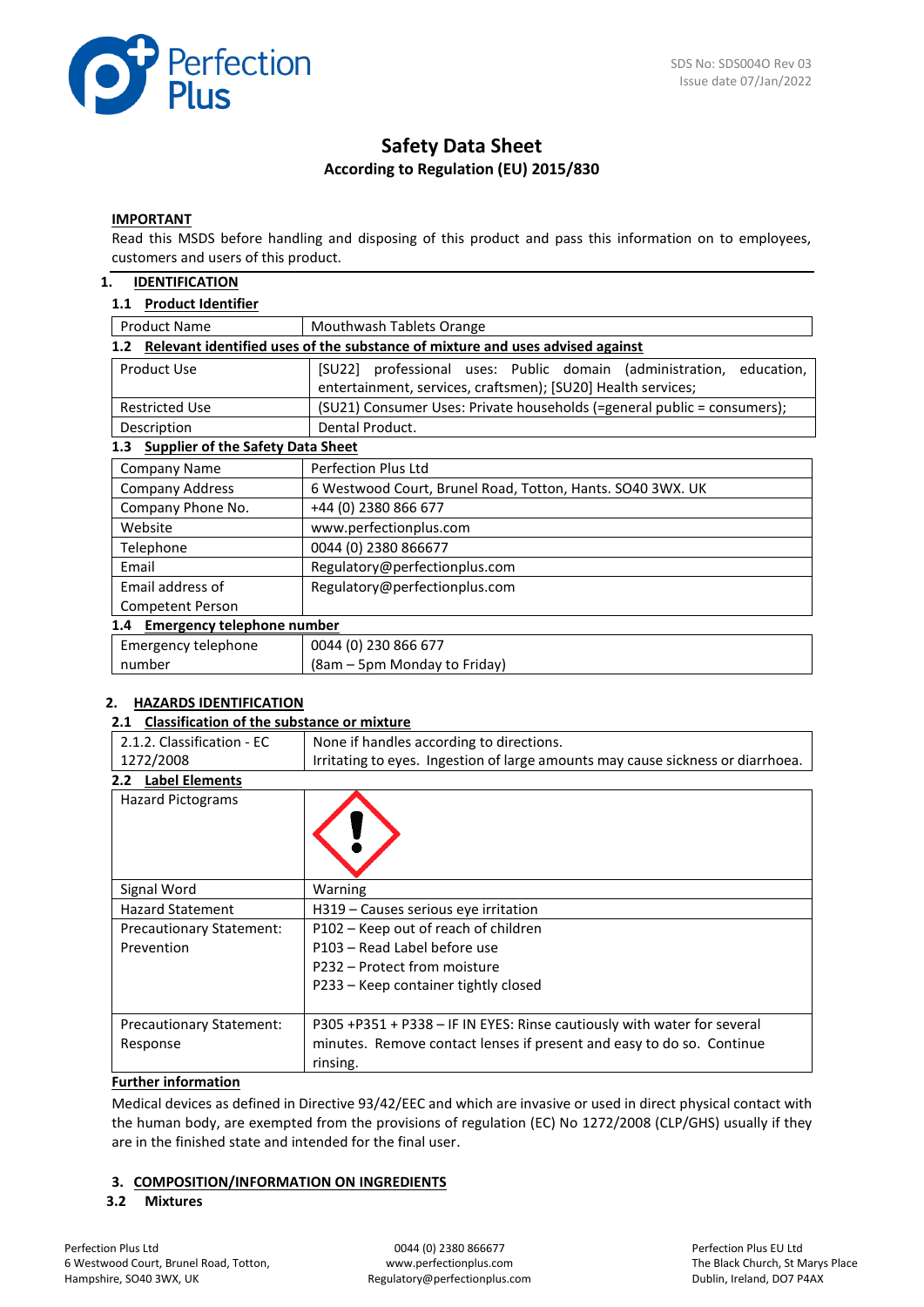

#### **EC 1272/2008**

| <b>Chemical Name</b>                    | Index No. | CAS No. | EC No. | <b>REACH</b><br>Registration<br><b>Number</b> | CONC.<br>(% | <b>Classification</b> |
|-----------------------------------------|-----------|---------|--------|-----------------------------------------------|-------------|-----------------------|
| Sodium Bicarbonate B.P                  |           |         |        |                                               |             |                       |
| Tartaric Acid B.P.                      |           |         |        |                                               |             |                       |
| Sodium Benzoate B.P.                    |           |         |        |                                               |             |                       |
| Approved natural<br>colouring           |           |         |        |                                               |             |                       |
| Menthol B.P.                            |           |         |        |                                               |             |                       |
| Thymol B.P.                             |           |         |        |                                               |             |                       |
| Approved natural<br>flavouring (orange) |           |         |        |                                               |             |                       |

All ingredients are non-hazardous at the levels of inclusion.

## **4. FIRST AID MEASURES**

## **4.1 Description of first aid measures**

| <b>Inhalation</b>          | Move the exposed person to fresh air. If breathing is irregular or stopped, give artificial |  |  |
|----------------------------|---------------------------------------------------------------------------------------------|--|--|
|                            | respiration.                                                                                |  |  |
| Eye Contact                | Rinse with plenty of water, consult a physician.                                            |  |  |
| Skin contact               | Wash skin first with water and then soap and water. If in doubt seek medical help.          |  |  |
| Ingestion                  | Ingestion of large amounts can cause sickness and diarrhoea. If in doubt seek medical help. |  |  |
| <b>General information</b> |                                                                                             |  |  |
|                            | If you feel unwell, seek medical advice (show the label where possible).                    |  |  |

#### **5. FIRE FIGHTING MEASURES**

#### **5.1 Extinguishing media**

|  | Powder, foam, carbon dioxide, sand, water spray.          |
|--|-----------------------------------------------------------|
|  | 5.2 Special hazards arising from the substance or mixture |
|  | Not flammable.                                            |
|  | 5.3 Advice for firefighters                               |
|  | Wear suitable respiratory equipment when necessary.       |
|  |                                                           |

## **6. ACCIDENTAL RELEASE MEASURES**

## **6.1 Personal precautions, protective equipment and emergency procedures**

| . Steeling presentations protective administration such allegated broadwar            |  |  |  |  |
|---------------------------------------------------------------------------------------|--|--|--|--|
| Ensure adequate ventilation of the working area.                                      |  |  |  |  |
| 6.2 Environmental precautions                                                         |  |  |  |  |
| Do not empty in to drains.                                                            |  |  |  |  |
| 6.3 Methods and material for containment and cleaning up                              |  |  |  |  |
| Contain tablets or solution and transfer to suitable containers for disposal.         |  |  |  |  |
| 6.4 Reference to other sections                                                       |  |  |  |  |
| See section 13 for disposal information. See section 8 for exposure controls/personal |  |  |  |  |
| protection.                                                                           |  |  |  |  |
|                                                                                       |  |  |  |  |

## **7. HANDLING AND STORAGE**

## **7.1 Precautions for safe handling**

|                                                                             | No special precautions. |  |  |
|-----------------------------------------------------------------------------|-------------------------|--|--|
| 7.2 Conditions for safe storage, including any incompatibilities            |                         |  |  |
| Store above freezing and below 30°C. Keep container tightly closed and dry. |                         |  |  |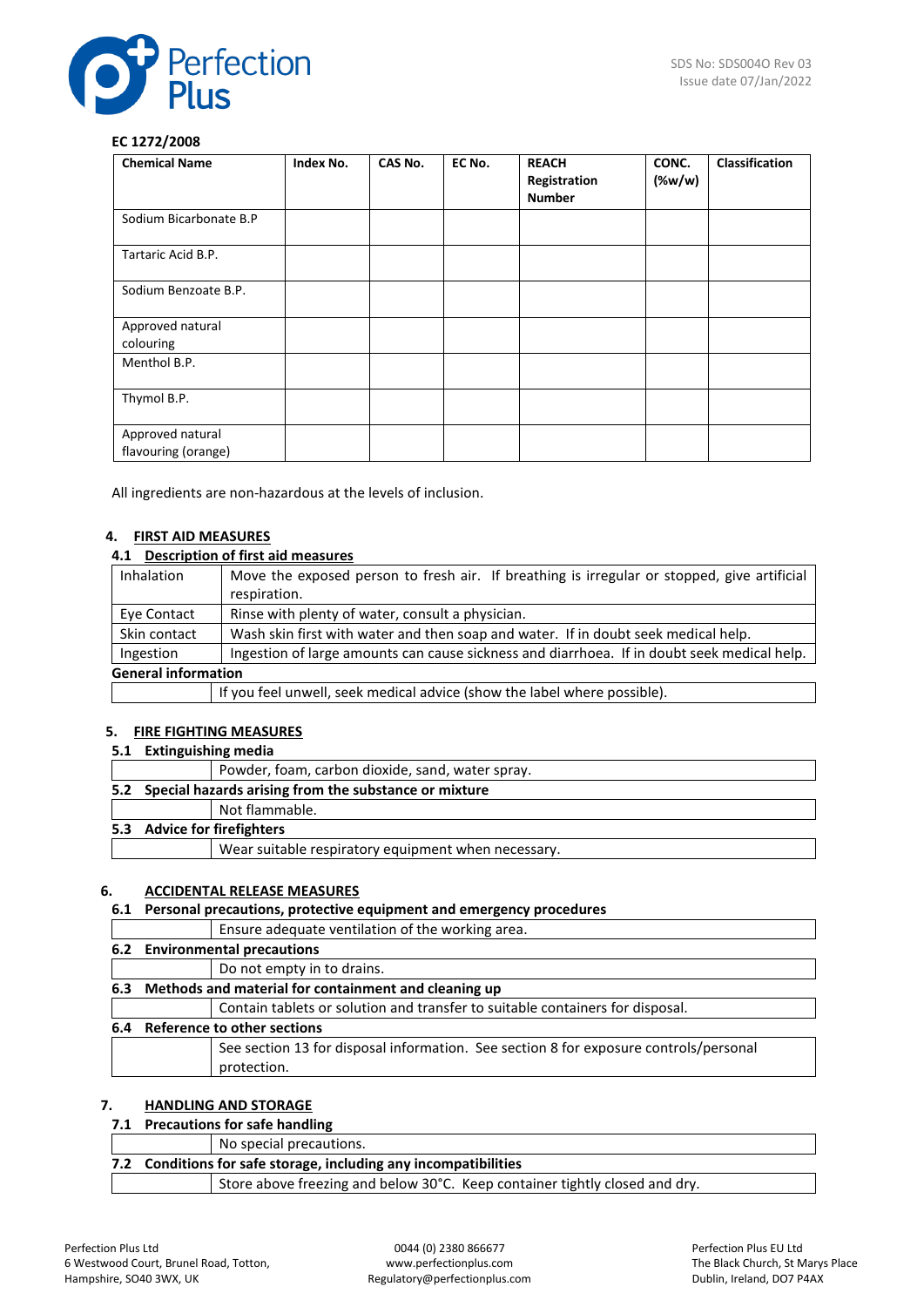

#### **7.3 Recommended packaging :**

|  | Container of solvent-stable plastics. |
|--|---------------------------------------|
|--|---------------------------------------|

#### **7.4 Specific end use(S)**

| See section 1.2. Relevant identified uses of the substance or mixture and uses advised |
|----------------------------------------------------------------------------------------|
| against for further information.                                                       |
|                                                                                        |

#### **8. EXPOSURE CONTROLS/PERSONAL PROTECTION**

#### **8.1 Control parameters**

| Νc<br>) data<br>' dvdildDie. |  |
|------------------------------|--|

#### **8.2 Exposure controls**

|                                           | N/a                                              |  |  |  |
|-------------------------------------------|--------------------------------------------------|--|--|--|
| 8.2.1<br>Appropriate engineering controls |                                                  |  |  |  |
|                                           | Ensure adequate ventilation of the working area. |  |  |  |
| 8.2.2<br>Individual protection measures   |                                                  |  |  |  |
| N/a<br>Hygiene measures                   |                                                  |  |  |  |
| Eye/face protection                       | N/a                                              |  |  |  |
| Skin protection -                         | N/a                                              |  |  |  |
| Hand protection                           |                                                  |  |  |  |
| Respiratory protection                    | N/a                                              |  |  |  |

#### **9. PHYSICAL AND CHEMICAL PROPERTIES**

#### **9.1. Information on basic physical and chemical properties**

| Appearance          | Orange effervescent<br>tablets forming a<br>coloured solution with<br>water | Density                     | Not applicable.                                        |
|---------------------|-----------------------------------------------------------------------------|-----------------------------|--------------------------------------------------------|
| Odour               | Orange                                                                      | Relative vapour density     | Not applicable.                                        |
| рH                  | Approx. 7 when<br>dissolved                                                 | Solubility in water         | <b>Effervescent tablets</b><br>fully soluble in water. |
| Decomposition temp. | Not applicable.                                                             | <b>Explosion properties</b> | Not applicable.                                        |

## **9.2. Other information**

| Conductivity                     | No data available |
|----------------------------------|-------------------|
| Surface tension                  | No data available |
| Gas group                        | Not applicable.   |
| Benzene content                  | No data available |
| Lead content                     | No data available |
| VOC (Volatile organic compounds) | No data available |

#### **10. STABILITY AND REACTIVITY**

#### **10.1 Stability**

|                          | Dissolves in water with evolution of CO2.           |
|--------------------------|-----------------------------------------------------|
| 10.2 Materials to avoid  |                                                     |
|                          | Carbon dioxide, water and inert solid residue.      |
| 10.3 Hazardous reactions |                                                     |
|                          | None if handled and stored according to directions. |
|                          |                                                     |

#### **11. TOXICOLOGICAL INFORMATION**

#### **11.1 Information on toxicological effects**

There is no toxicological data specific to this product.

| Acute toxicity            | : applicable.<br>Not |
|---------------------------|----------------------|
| Skin corrosion/irritation | Not applicable.      |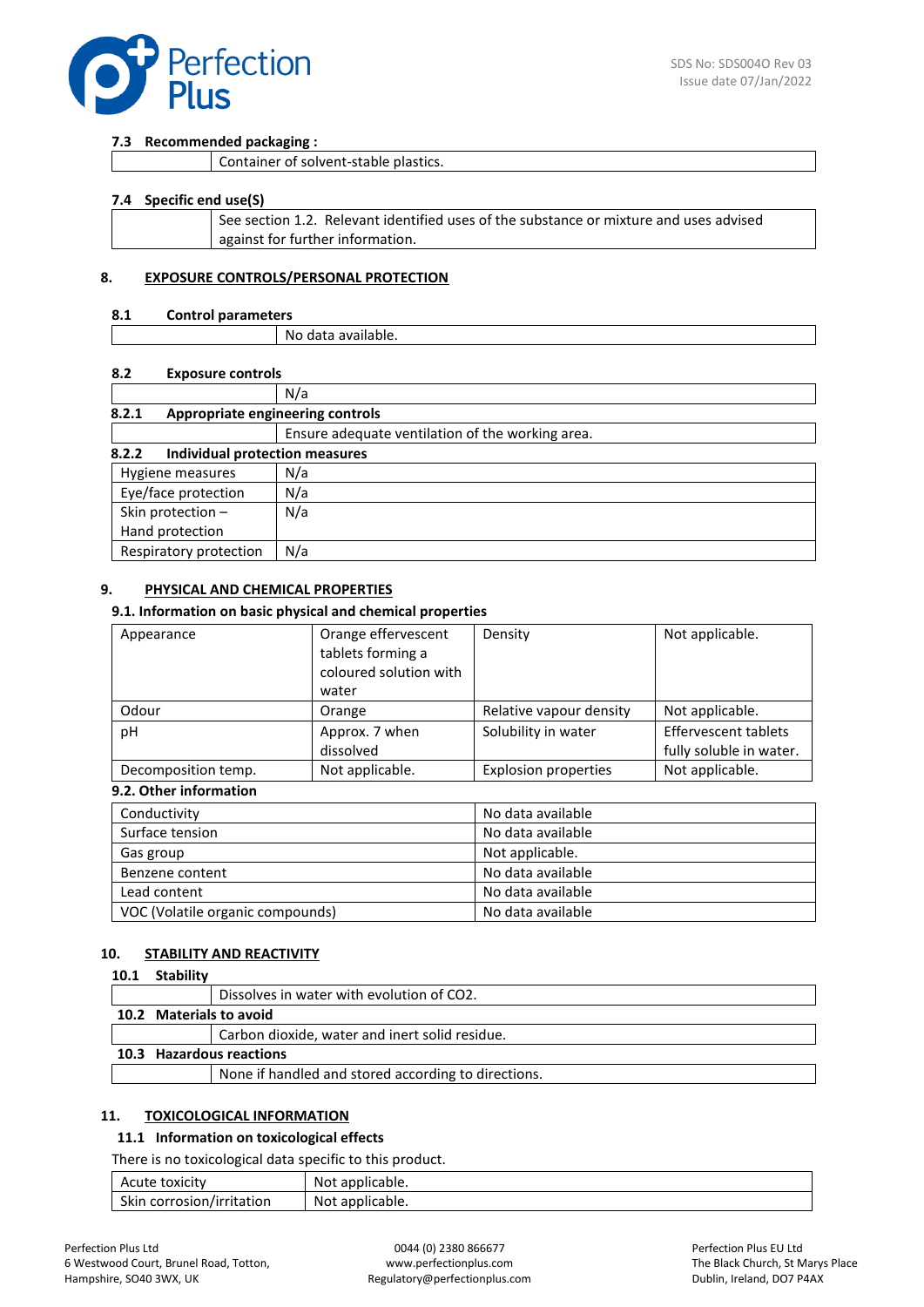

| Serious eye       | Not applicable. |
|-------------------|-----------------|
| damage/irritation |                 |
| Specific effect   | Not applicable. |

#### **12. ECOLOGICAL INFORMATION**

## **12.1 Toxicity**

|                                    | No environmental hazard is anticipated. |  |
|------------------------------------|-----------------------------------------|--|
| 12.2 Persistence and degradability |                                         |  |
|                                    | No data is available on this product.   |  |

## **13. DISPOSAL CONSIDERATIONS**

#### **13.1 Waste treatment methods**

#### **Disposal Methods**

| Use proper landfill disposal or incineration accordance with local, state and federal |
|---------------------------------------------------------------------------------------|
| regulation.                                                                           |

#### **14. TRANSPORT INFORMATION**

#### **14.1 UN number**

|      |                                                                          | No special precautions                                   |
|------|--------------------------------------------------------------------------|----------------------------------------------------------|
|      | 14.2 UN proper shipping name                                             |                                                          |
|      |                                                                          | The product is not classified as dangerous for carriage. |
|      | 14.3 Transport hazard class(es)                                          |                                                          |
|      |                                                                          | The product is not classified as dangerous for carriage. |
|      | 14.4 Packing group                                                       |                                                          |
|      |                                                                          | The product is not classified as dangerous for carriage. |
|      | 14.5 Environmental hazards                                               |                                                          |
|      |                                                                          | The product is not classified as dangerous for carriage. |
| 14.6 | Special precautions for user                                             |                                                          |
|      |                                                                          | The product is not classified as dangerous for carriage. |
| 14.7 | Transport in bulk according to Annex II of MARPOL 73/78 and the IBC Code |                                                          |
|      |                                                                          | The product is not classified as dangerous for carriage. |

## **15. REGULATORY INFORMATION**

## **15.1 Safety, health and environmental regulations/legislation specific for the substance or mixture**

| Regulations | COMMISION REGULATION (EU) No 453/2010 of 20 May 2010 amending Regulation (EC) No         |  |
|-------------|------------------------------------------------------------------------------------------|--|
|             | 1907/2006 of the European Parliament and of the Council on the Registration, Evaluation, |  |
|             | Authorisation and Restriction of Chemicals (REACH), establishing a European Chemicals    |  |
|             | Agency, amending Directive 1999/45/EC and repealing Council Regulation (EEC) No 793/93   |  |
|             | and Commission Regulation (EC) No 1488/94 as well as Council Directive 76/769/EEC and    |  |
|             | Commission Directives 91/155/EEC, 93/67/EEC, 93/105/EC and 2000/21/EC. REGULATION        |  |
|             | (EC) No 1907/2006 OF THE EUROPEAN PARLIAMENT AND OF THE COUNCIL of 18 December           |  |
|             | 2006 concerning the Registration, Evaluation, Authorisation and Restriction of Chemicals |  |
|             | (REACH), establishing a European Chemicals Agency, amending Directive 1999/45/EC and     |  |
|             | repealing Council Regulation (EEC) No 793/93 and Commission Regulation (EC) No 1488/94   |  |
|             | as well as Council Directive 76/769/EEC and Commission Directives 91/155/EEC,            |  |
|             | 93/67/EEC, 93/105/EC and 2000/21/EC.                                                     |  |
|             | 15.2. Chamical Safety Accordment                                                         |  |

# **15.2 Chemical Safety Assessment**

No data available.

#### **16. OTHER INFORMATION**

#### **Other information**

| Text of Hazard Statements in | H319 – Causes serious eye irritation |
|------------------------------|--------------------------------------|
| Section 3                    | P102 – Keep out of reach of children |